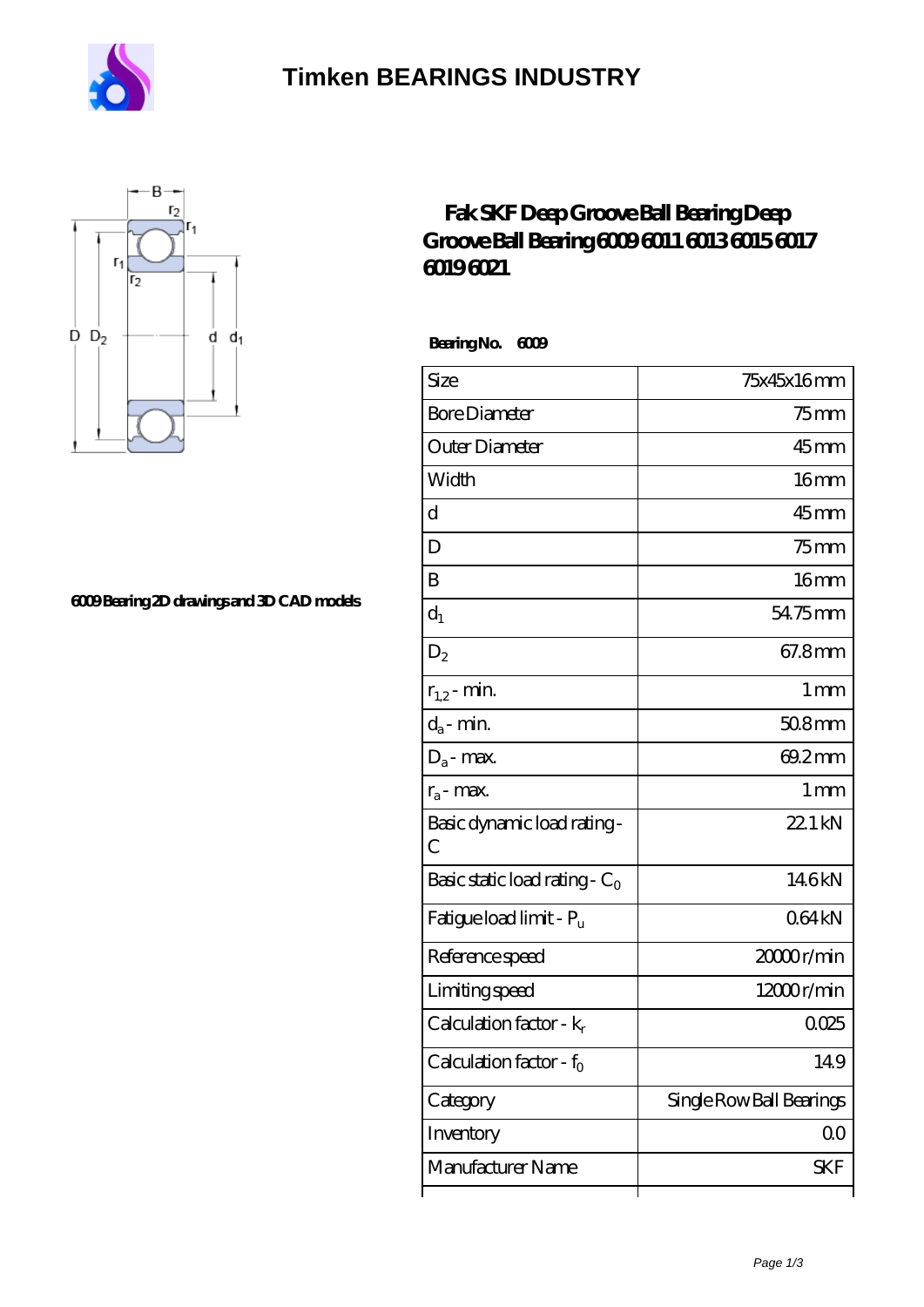

## **[Timken BEARINGS INDUSTRY](https://centreforimmunodeficiency.com)**

| Minimum Buy Quantity               | N/A                                                                                                                                                                           |
|------------------------------------|-------------------------------------------------------------------------------------------------------------------------------------------------------------------------------|
| Weight / Kilogram                  | 0.25                                                                                                                                                                          |
| Product Group                      | <b>BOO308</b>                                                                                                                                                                 |
| Enclosure                          | Open                                                                                                                                                                          |
| Precision Class                    | ABEC 1   ISO PO                                                                                                                                                               |
| Maximum Capacity / Filling<br>Slot | No                                                                                                                                                                            |
| Rolling Element                    | <b>Ball Bearing</b>                                                                                                                                                           |
| Snap Ring                          | No                                                                                                                                                                            |
| Internal Special Features          | No                                                                                                                                                                            |
| Cage Material                      | Steel                                                                                                                                                                         |
| <b>Internal Clearance</b>          | CO-Medium                                                                                                                                                                     |
| Inch - Metric                      | Metric                                                                                                                                                                        |
| Long Description                   | 45MM Bore; 75MM<br>Outside Diameter; 16MM<br>Outer Race Diameter;<br>Open; Ball Bearing; ABEC 1<br>  ISO PQ No Filling Slot; No<br>Snap Ring, No Internal<br>Special Features |
| Category                           | Single Row Ball Bearing                                                                                                                                                       |
| <b>UNSPSC</b>                      | 31171504                                                                                                                                                                      |
| Harmonized Tariff Code             | 8482105068                                                                                                                                                                    |
| Noun                               | Bearing                                                                                                                                                                       |
| Keyword String                     | Ball                                                                                                                                                                          |
| Manufacturer URL                   | http://www.skf.com                                                                                                                                                            |
| Manufacturer Item Number           | 6009                                                                                                                                                                          |
| Weight/LBS                         | 0.55                                                                                                                                                                          |
| Outside Diameter                   | 2953Inch   75 Millimeter                                                                                                                                                      |
| Bore                               | 1.772Inch   45 Millimeter                                                                                                                                                     |
| Outer Race Width                   | 063Inch   16 Millimeter                                                                                                                                                       |
| $d_1$                              | 54.75mm                                                                                                                                                                       |
| $D_2$                              | 67.8mm                                                                                                                                                                        |
| $r_{1,2}$ min.                     | $1 \,\mathrm{mm}$                                                                                                                                                             |
|                                    |                                                                                                                                                                               |